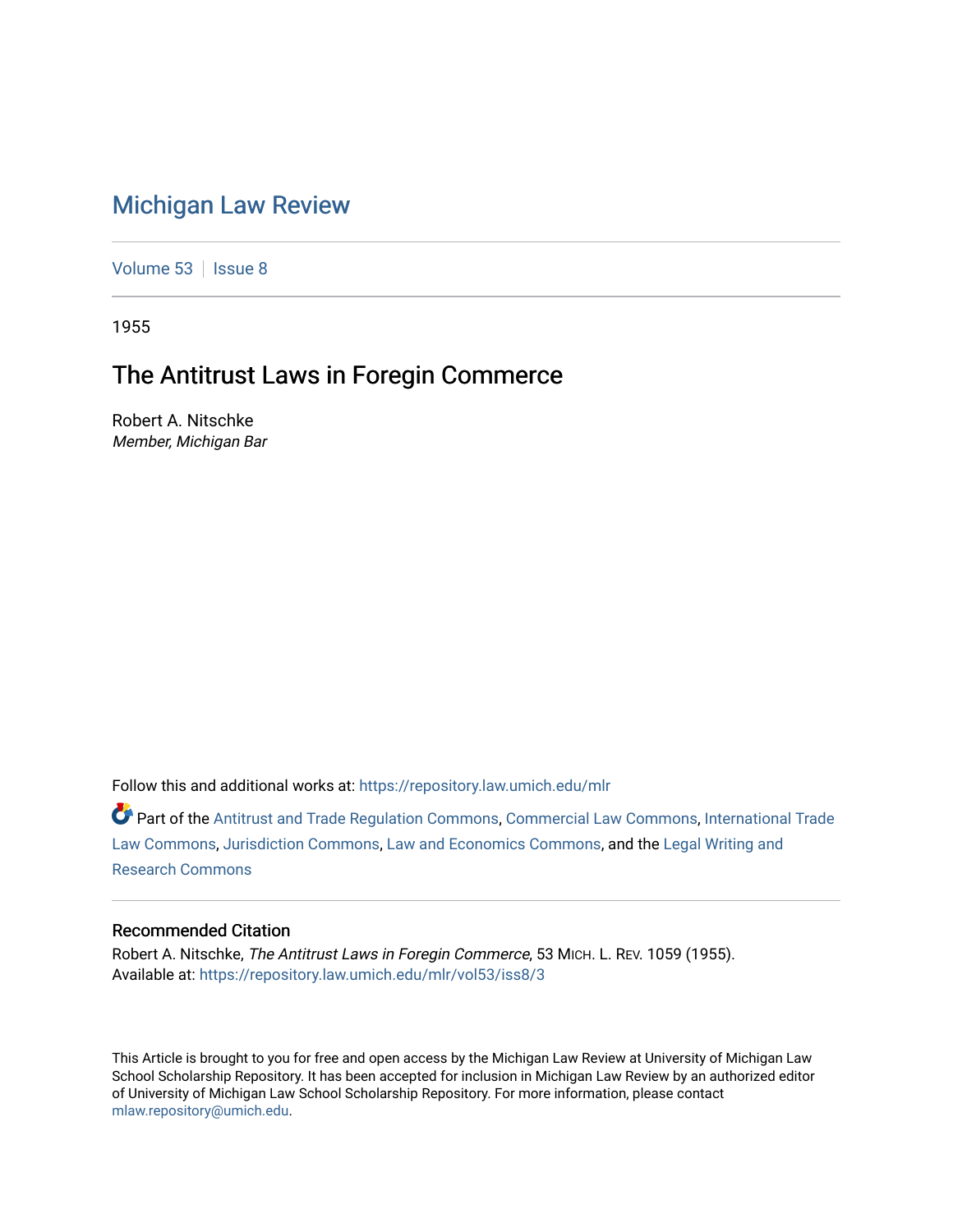# THE ANTITRUST LAWS IN FOREIGN COMMERCE *Robert A. Nitschke\**

THE Sherman Act applies to trade or commerce "with foreign nations."<sup>1</sup> Are there differences in the act's application to foreign trade compared with its application to domestic commerce? The Attorney General's National Committee to Study the Antitrust Laws was constituted at a time when this question was pressing for an answer.

During the 1920's and 1930's, the international cartel movement was in full Hood. American companies participated in some of these international arrangements, often in the belief that they were a necessary condition for world trade and upon the legal premise that restrictions adjunctive to patent and know-how licenses were lawful. During the 1940's, a barrage of antitrust cases struck at these agreements.<sup>2</sup> Cartels were criticized as economically and politically harmful.<sup>8</sup>

Out of these many cases grew certain special problems which had not appeared in the cases involving domestic restraints. One was the problem of extraterritorial jurisdiction. How far over foreign persons and conduct could the arm of antitrust reach? Secondly, did the difficulties of foreign trade in the modern world warrant a different test of Sherman Act liability? Should consideration be given to the impossibility of doing business in certain countries due to exchange and tariff restrictions? Were restrictions ancillary to patent, know-how and trade-mark licenses necessary and permissible? Could a parent conduct its foreign business lawfully through foreign subsidiaries? What joint foreign activities with competitors would be permissible? Thirdly, how could antitrust policy be coordinated with the requirements of the cold war? And, lastly,<sup>4</sup> should the United States partici-

<sup>~</sup>Member, Michigan Bar.-Ed.

126 Stat. L. 209 (1890), 15 U.S.C. (1952) §§ 1, 2.

<sup>2</sup> CCH, THE FEDERAL ANTITRUST LAWS (1952) See also cases cited in Carlston, "Antitrust Policy Abroad," 49 N. W. UNIV. L. REV. 569 (1954), and Hale and Hale, "Monopoly Abroad: The Antitrust Laws and Commerce in Foreign Areas," 31 TEX. L. REv. 493 (1953).

8 For a bibliography on cartels, extraterritorial application of United States antitrust laws, etc., see ABA Section on Antitrust Law, Proceedings at the Spring Meeting, Washington, D. C., April 1 and 2, 1954, p. 225 et seq.

<sup>4</sup> One minor problem was the Webb-Pomerene Act of 1918, 40 Stat. L. 517, 15 U.S.C. (1952) §§62, 63, 65, permitting certain restrictive activities by export associations. The committee took the view that, although the act is not much used, it does help some small businesses to compete against combinations authorized under foreign law, and, moreover, previous abuses have been corrected by United States v. United States Alkali Export Assn., Inc., (D.C.N.Y. 1949) 86 F. Supp. 59, and United States v. Minnesota Mining & Mfg. Co., (D.C. Mass. 1950) 92 F. Supp. 947. A minority dissent took the view that it represented an exemption contrary to the philosophy of the Sherman Act and should be repealed. REPORT OF THE ATTORNEY GENERAL'S NATIONAL CoMMITTEE TO STUDY THE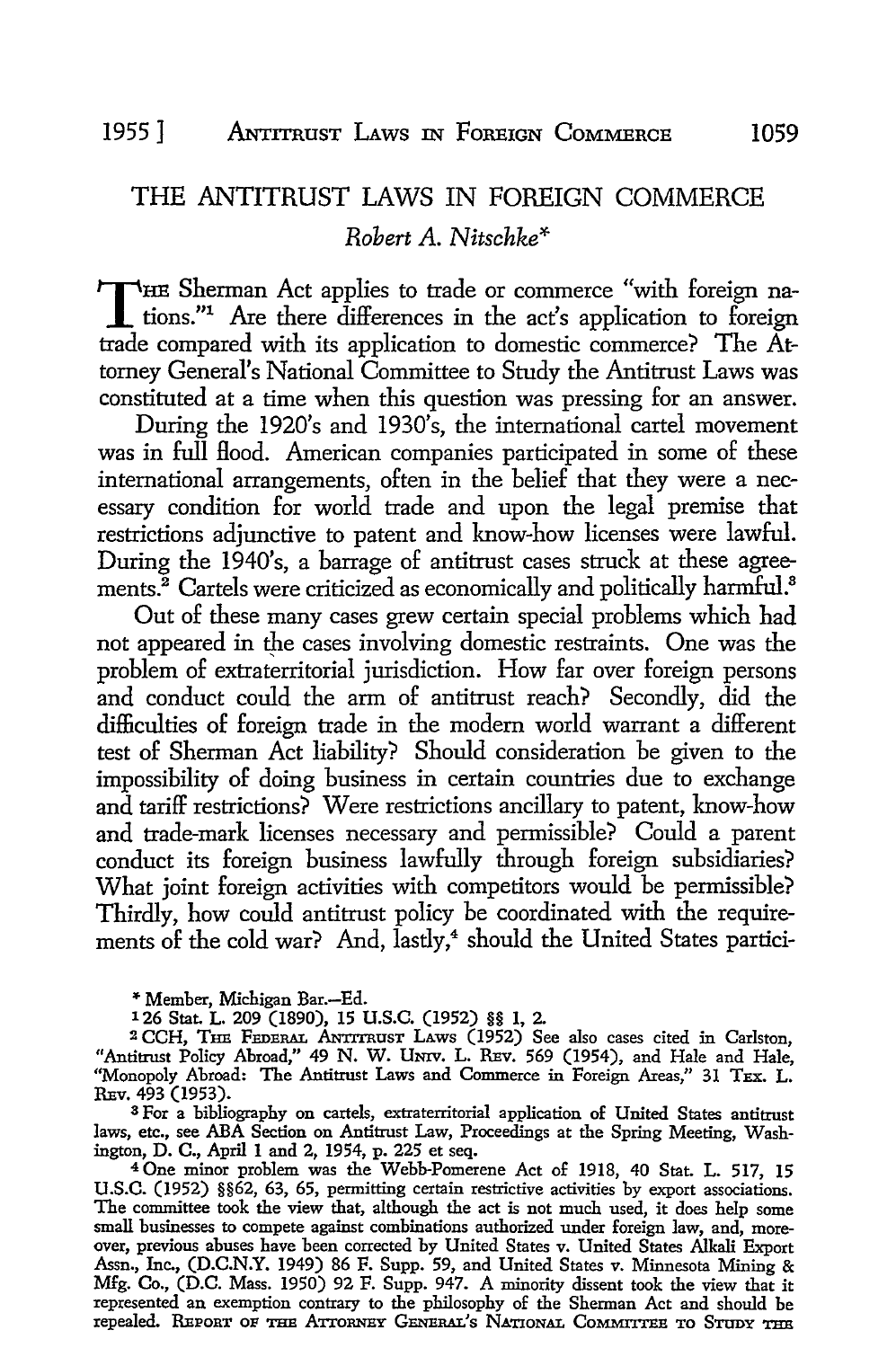pate in the United Nations proposal for international control of restrictive business practices? Coupled with the strong public conviction that cartels were bad was the growing apprehension that uncertainties in the application of antitrust to foreign trade might be retarding business enterprise and investment abroad and hindering cold war objectives at a time when the United States was assuming leadership in the free world.<sup>5</sup> It was most timely, therefore, to have these issues examined by a committee composed of outstanding authorities in the antitrust field, reflecting all shades of liberal and conservative points of view.

In its *Report,* the committee rejects, at the outset, any proposal for general exemptions of foreign commerce from the antitrust laws or for substantial revision to define specific legal and illegal conduct in foreign trade transactions. 6 The committee states its belief that the generality of the Sherman Act provides the necessary Hexibility for its adaptation to any problems peculiar to foreign trade. With these principles as a guide, the committee proceeds to deal with each of the particular problems which has come to the fore in connection with antitrust and foreign trade.

#### *Extraterritorial Jurisdiction*

The recent investigatory and enforcement activities against cartels have had an impact upon foreign nationals and indeed upon international relations, raising serious questions as to the extent to which the United States should attempt to enforce antitrust consequences upon persons or conduct outside of its territorial jurisdiction.<sup>7</sup>

ANTITRUST LAWS, March 31, 1955, pp. 109-114 (hereinafter referred to as REPORT, followed by the page number).

<sup>5</sup> United States Department of Commerce, Foreign Commerce Bureau, FACTORS LIM-ITING UNITED STATES INVESTMENT ABROAD, Part 2, p. 32 (1954); ABA Section on International and Comparative Law, REPORT OF THE COMMITTEE ON INTERNATIONAL TRADE REGULATION, "Impact of Antitrust Laws on Foreign Trade," Aug. 6, 1953; "Study of the Financial Aspects of International Trade and of the Export-Import Bank and World Bank," REPORT OF THE CITIZEN'S ADVISORY COMMITTEE TO THE COMMITTEE ON BANK-ING AND CURRENCY pursuant to S. Res. 25 and S. Res. 183, 83d Cong., 2d sess., p. 19 (1954); President's Message to Congress, March 30, 1954, N.Y. T1MEs, March 31, 1954, p. 18:1.

 $6$ Report 66.

*<sup>1</sup>*E.g., in United States v. National Lead Co., (D.C.N.Y. 1945) 63 F. Supp. 513, affd. 332 U.S. 319, 67 S.Ct. 1634 (1947), the court cancelled contracts made abroad which prohibited sales by American concerns in certain European countries. The European parties at one time threatened suit against the American firms for breach of these contracts claiming they had invested capital in their businesses on the assumption they would be free from competition from the American concerns.

In the Newsprint investigation, In re Grand Jury Subpoenas Duces Tecum Addressed to Canadian International Paper Co., (D.C.N.Y. 1947) 72 F. Supp. 1013, subpoenas duces tecum for documents located in Canada, issued against Canadian subsidiaries of American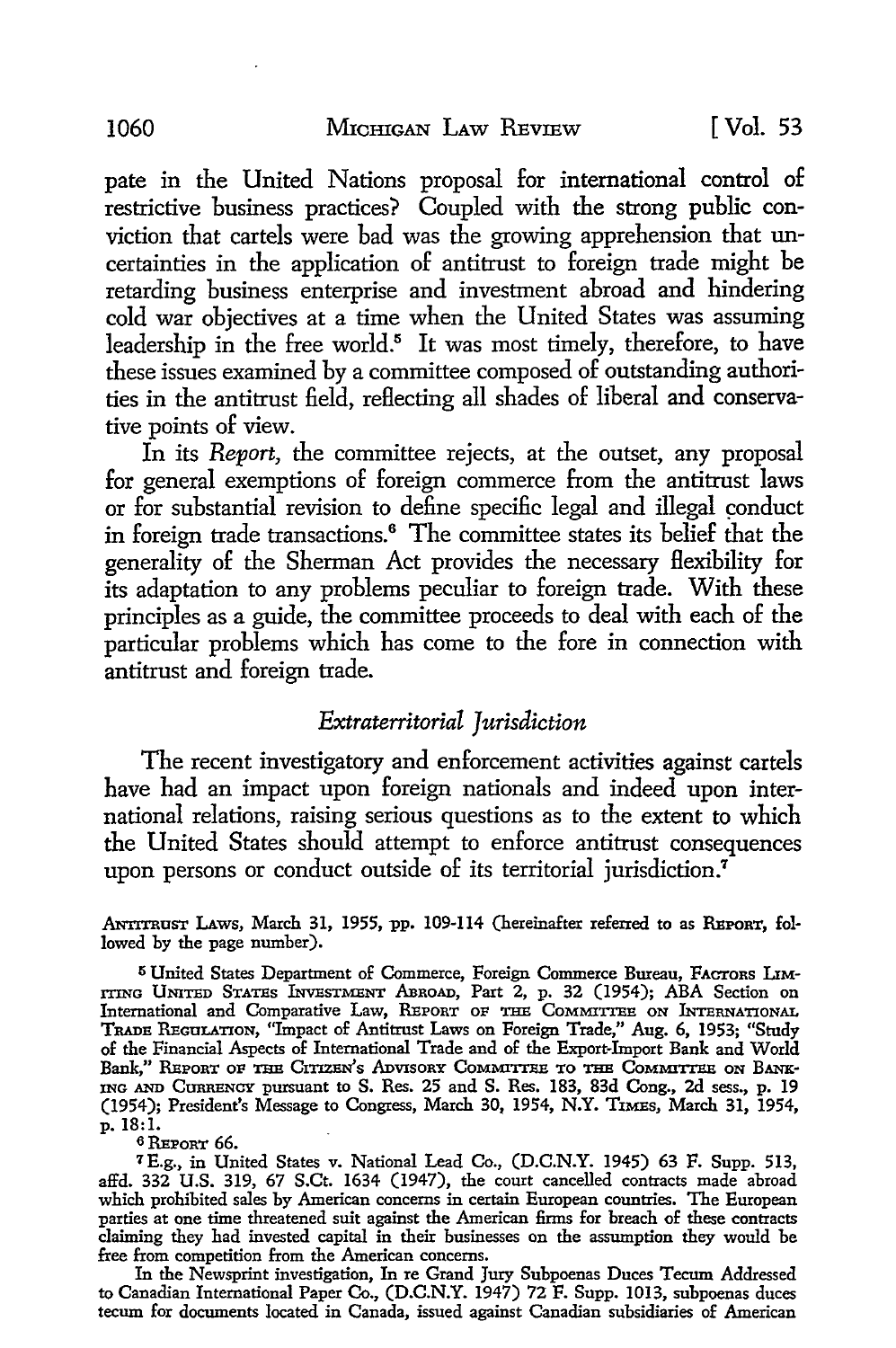#### 1955] ANTITRUST LAws IN FoREIGN COMMERCE 1061

After analyzing all of the important cases<sup>8</sup> in the field, the committee concludes that the Sherman Act should be applied in foreign commerce with due regard for its effect on another nation's sovereignty or the customary comity between nations. The committee adds, however, that it is not improper to impose liabilities, even upon foreign nationals, for conduct outside the United States that has intentional consequences within the United States which United States laws forbid. Consequently, two standards are adopted:

1. Insofar as arrangements between American firms alone or acting in concert with foreign firms are concerned, the Sherman Act applies not only to conduct in the United States but also to acts performed abroad with sufficiently substantial anticompetitive effects on our trade and commerce as to constitute unreasonable restraints.<sup>9</sup>

2. Insofar as arrangements between foreign competitors alone are concerned, the Sherman Act should apply only where they are intended to and actually do result in substantial anticompetitive effects on our foreign commerce.10

firms found to be doing business in the United States, stirred up such adverse public opinion that a provincial statute was enacted prohibiting removal of business records from Canada without legislative approval. The Business Records Protection Act, 1 Ont. Rev. Stat., c. 44 (1950).

In the Oil investigation, upon the intervention of a foreign government, grand jury subpoenas were quashed against a foreign corporation in which the foreign government had a substantial interest. In re Investigation of World Arrangements with Relation to the Production, Transportation, Refining and Distribution of Petroleum, (D.C.D.C. 1952) 13 F.R.D. 280.

In United States v. Imperial Chemical Industries, Ltd., (D.C.N.Y. 1951) 100 F. Supp. 504, decree granted **(D.C.N.Y.** 1952) 105 F. Supp. 215, the court ordered **I.C.I.,** a British company, to reassign certain patents to the American party so as to preclude those patents from being used to prevent exports by the American party into Great Britain. **I.C.I.** had in the meantime granted an exclusive license to a second British company. This second British company, suing in English courts, secured an injunction preventing I.C.I. from complying with that part of the American decree. The British court held that it would grant performance as against interference by the courts of another land of a lawful English contract made between English nationals and to be performed in England. British Nylon Spinners, Ltd. v. Imperial Chemical Industries, Ltd., 2 All E. R. 780 (1952); British Nylon Spinners v. Imperial Chemical Industries, Ltd., 3 All E. R. 88 (1954).

<sup>8</sup>United States v. American Tobacco Co., 221 U.S. 106, 31 S.Ct. 632 (19II); United States v. Sisal Sales Corp., 274 U.S. 268, 47 S.Ct. 592 (1927); United States v. Pacific & Arctic Railway and Navigation Co., 228 U.S. 87, 33 S.Ct. 443 (1913); United States v. National Lead Co., (D.C.N.Y. 1945) 63 F. Supp. 513, affd. 332 U.S. 319, 67 S.Ct. 1634 (1947); United States v. Timken Roller Bearing Co., (D.C. Ohio 1949) 83 F. Supp. 284, affd. 341 U.S. 593, 71 S.Ct. 971 (1951); United States v. General Electric Co., (D.C.N.J. 1949) 82 F. Supp. 753; United States v. Aluminum Co. of America, (2d Cir. 1945) 148 F. (2d) 416; United States v. Imperial Chemical Industries, (D.C.N.Y. 1951) 100 F. Supp. 504, decree granted (D.C.N.Y. 1952) 105 F. Supp. 215. <sup>9</sup> REPORT 76. See United States v. Timken Roller Bearing Co., (D.C. Ohio 1949) 83 F. Supp. 284, affd. 341 U.S. 593, 71 S.Ct. 971 (1951); United States v. National Lead Co., (D.C.N.Y. 1945) 63 F. Supp. 513.

10 REPORT 76; United States v. Aluminum Company of America, (2d Cir. 1945) 148 F. (2d) 416. Neither of these standards apparently deals with "potential" restraints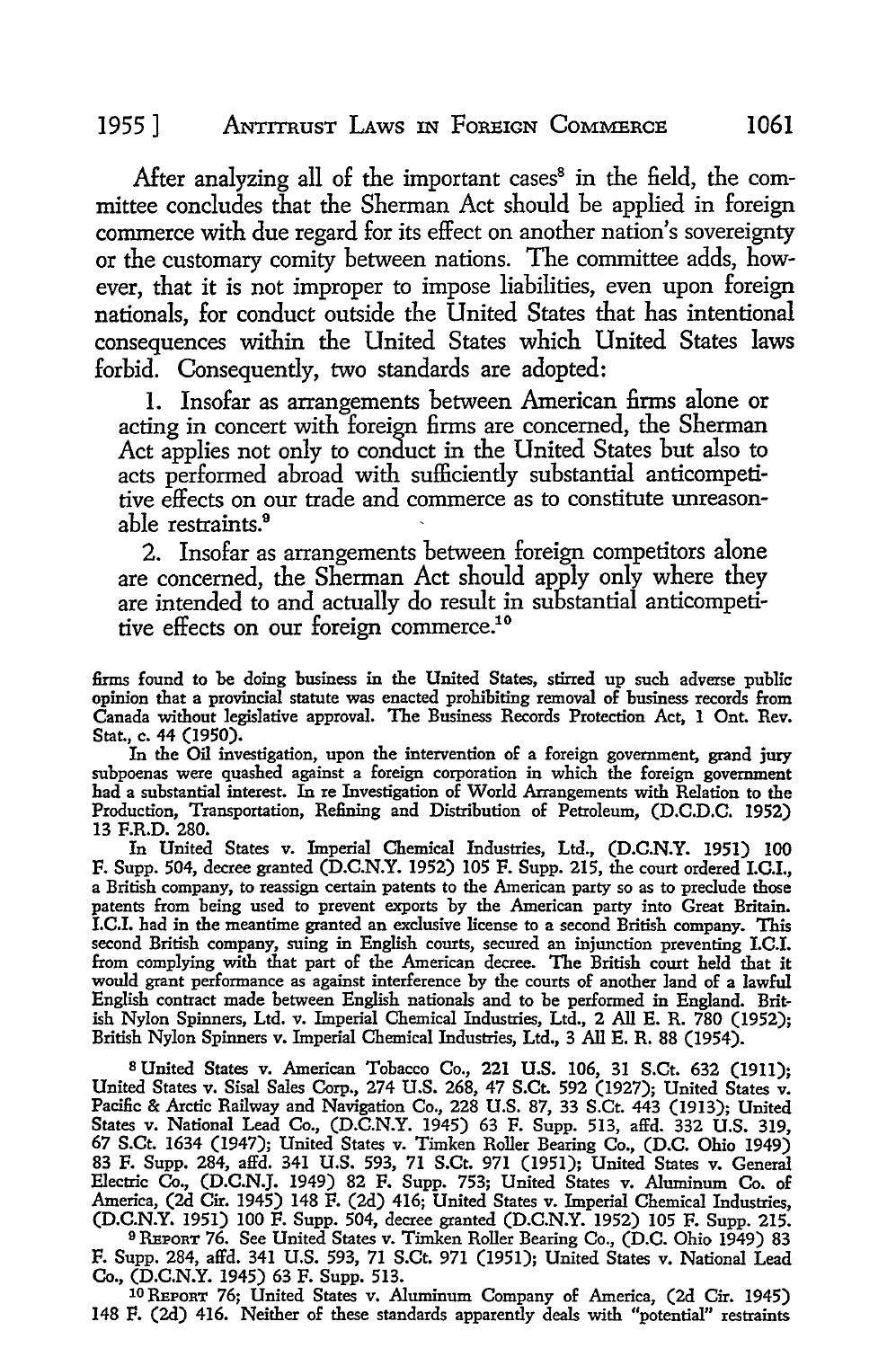The committee recommends that where a foreign party attempts to enforce abroad against an American party a contract declared illegal under the Sherman Act, the State Department or other appropriate federal agency should endeavor to protect the American party. With respect to foreign nationals, decrees should include a provision that the judgment shall not operate as against any action taken in compliance with the laws of a foreign government to which the defendant is subject.<sup>11</sup> Conversely, the committee recommends that an American company should not be held liable for participating in arrangements in another country (otherwise illegal under the Sherman Act) which are required by the laws of that country.12

### *Different Reasonableness Test for Foreign Trade*

In its discussion of the Sherman Act generally, the *Report* concludes that divisions of markets, or agreements not to compete in specified territories, are to be treated as conclusively unreasonable.<sup>13</sup> While recognizing that the same standards of reasonableness apply to foreign and domestic commerce alike,<sup>14</sup> the committee adopts as its view the statement of Justice Frankfurter in his dissent in the *Timken*  case that "circumstances of foreign trade may alter the incidence of what in the setting of domestic commerce would be a clear case of unreasonable restraint."15 Thus, the *Report* says that evidence may be offered to show that, even without any specific agreement not to export from the United States, export to a particular area was virtually impossible because of tariffs, import controls, dollar shortages, etc.<sup>16</sup>

The usual argument against "impossibility" as a justification for restraints has been that if there is no possibility of trade, why is it necessary for the parties to agree not to trade? Furthermore, foreign

or restraints "in their incipiency," but it would seem doubtful that the committee intended to approve agreements which would necessarily result in the prescribed anticompetitive effects. Nor do the standards distinguish between civil and criminal suits, although the latter have certainly much less application to foreign nationals and foreign conduct.

<sup>11</sup>REPORT 76; United States v. General Electric Co., (D.C.N.J. 1949) 82 F. Supp. 753; British Nylon Spinners, Ltd. v. Imperial Chemical Industries, Ltd., 2 All E. R. 780 (1952).

12 REPORT 83. The *Report* refers to "price-fixing solely in that country." This could hardly have the requisite effect on our foreign commerce. The doctrine would seem more reasonably to apply to foreign quota restrictions on exports or imports.

13 See REPORT 26, dealing with domestic restraints and citing cartel cases.

<sup>14</sup>The committtee supports the view that foreign commerce should include, "as in domestic commerce," capital investment, financing, property rights in patents, trademarks, trade secrets and know-how. REPORT 80.

15Timken Roller Bearing Co. v. United States, 341 U.S. 593 at 605, 71 S.Ct. 971 (1951).

16 REPORT 83. This does not mean it is enough merely to show that the arrangement was a more profitable way of doing business.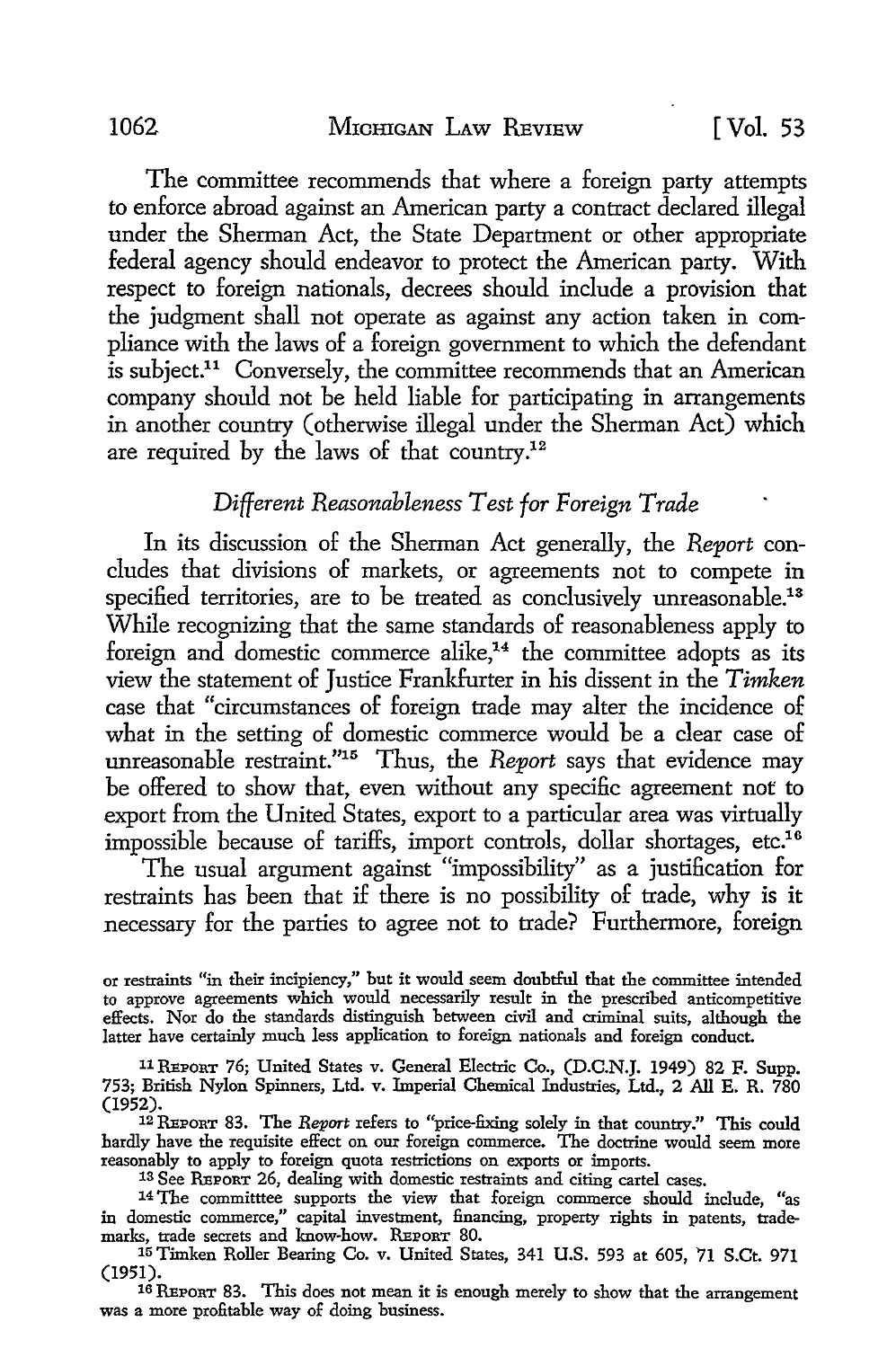trade conditions change, and consonant with the rejection of economic justification for price fixing in the *Trenton Potteries* case, the government should not have the burden of "ascertaining from day to day whether it has become unreasonable through the mere variation of economic conditions."17 Another argument-paralleling the "strict construction" rule given to exemptions under the Sherman Act, which rule holds illegal anticompetitive conduct in any area not clearly regulated by statutory exemption<sup>18</sup>-is that when foreign trade conditions make difficult enough what little trade is left, there is all the more reason for not allowing that small amount to be shut off by private restraints.

The *Report,* however, does not say that "impossibility" by itself justifies restraints in foreign trade.<sup>19</sup> It says, rather, that "impossibility" is merely a basis for demonstrating that the restrictive conduct was a *prerequisite* for trade. The *Report* again quotes Justice Frankfurter's opinion in *Timken:* 

'When as a matter of cold fact the legal, financial and governmental policies deny opportunity for exportation from this country and importation into it, *arrangements that afford such opportunities* to American enterprise may not fall under a ban of a fair construction of the Sherman Law because comparable arrangements regarding domestic commerce come within its condemnation."20

The real test, therefore, is not impossibility alone, but whether or not the agreements produced more trade than they restrained. Such a test might not be permissible in domestic commerce where, presumably, Congress can control the area of desirable competition and freedom to trade, e.g., states cannot impose restrictions upon interstate shipments.

But as a practical matter in foreign commerce, limited restraints can produce trade. For example, the importation of certain finished products from the United States may be virtually prohibited by import controls and dollar shortages, but if these finished products are manufactured in the foreign country and contain a sufficiently high percentage of local content, the foreign government may permit the import by the local manufacturer of raw materials, semi-finished products and all the components and accessories of a higher technology

<sup>17</sup> United States v. Trenton Potteries Co., 273 U.S. 392 at 396-398, 47 S.Ct. 377 (1927).<br><sup>18</sup> United States v. Borden Co., 308 U.S. 188, 60 S.Ct. 182 (1939).

<sup>19</sup> REPORT 83.<br>20 Timken Roller Bearing Co. v. United States, 341 U.S. 593 at 605-606, 71 S.Ct. 971 (1951). Italics added.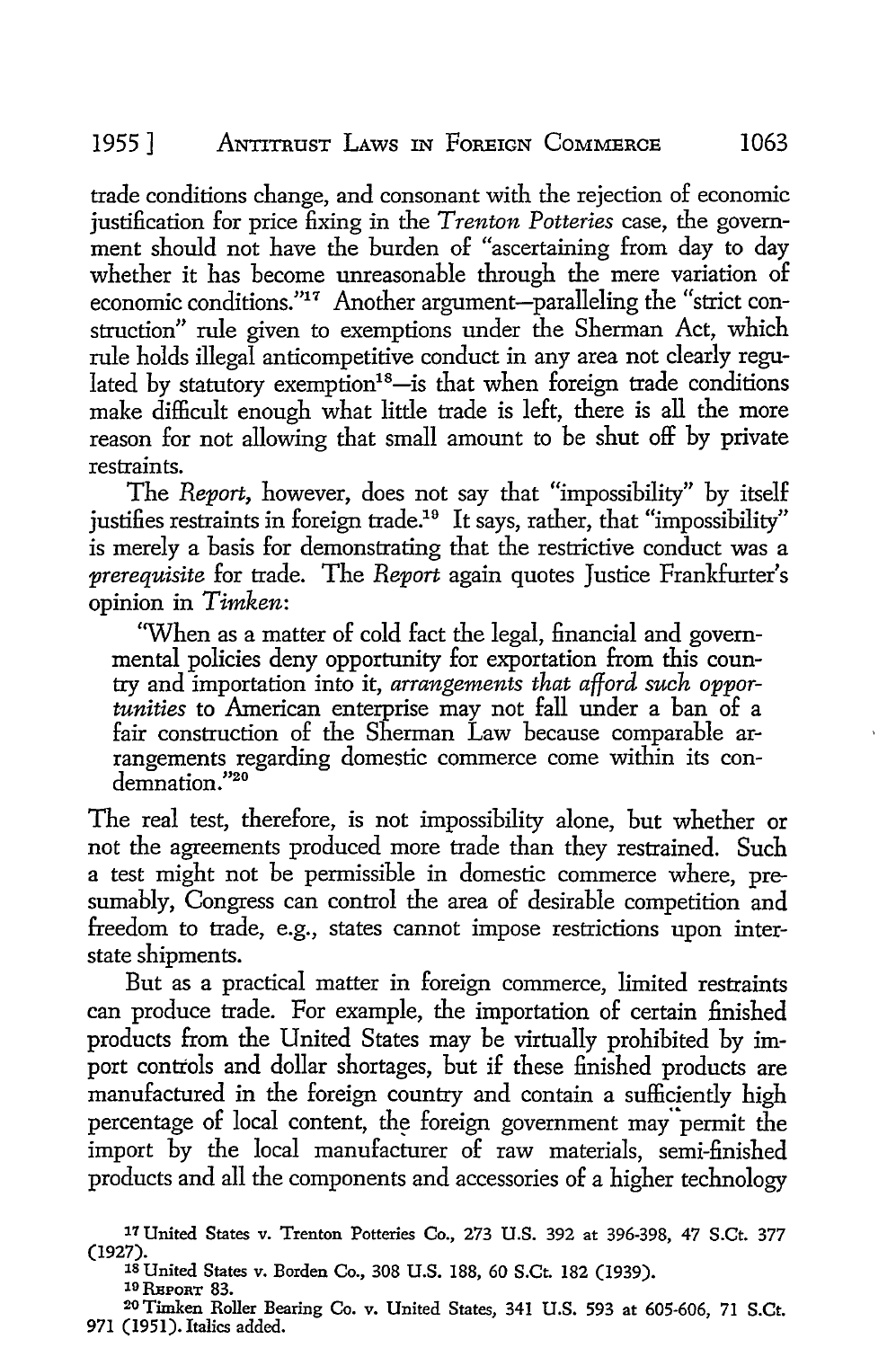which the foreign country is not capable of producing.<sup>21</sup> Local manufacture can be undertaken only with American know-how, designs, drawings, technical assistance and perhaps license under foreign patents. The American manufacturer may not be willing to part with these and undertake to establish a potential competitor without securing a promise from the recipient not to sell in the United States or other territory covered by the American company.22 Similarly, the foreign licensee may be unwilling to undertake the manufacture of the finished product, involving capital investment in plant and machinery and long-term expenditures for sales promotion, if he cannot secure the promise from the American manufacturer not, in effect, to destroy what has been transferred by competing in the foreign manufacturer's area. Thus, such limited agreements not to compete in certain territories may create the opportunity for the only trade possible under the circumstances.<sup>23</sup>

This principle also operates the other way. Foreign firms may have patents or know-how which American firms may desire to obtain and which could develop entire industries in the United States, some of them essential to our defense, and expand substantially the foreign trade of the United States. The American firms may be able to acquire these patents and know-how only by agreeing not to compete with the foreign company in certain territories which the foreign company considers its natural areas.

Such restraints would, of course, have to be reasonably ancillary to a lawful main purpose. As the committee has stated more particularly in connection with its discussion on patent licensing agreements and agreements transferring know-how, the agreements would have to be limited in scope to the products made possible by the know-how and be reasonably limited in time, or, if based on patents, be within the scope of the patent grant, limited in time, and otherwise conform

23 "Out of such situations evolves a principle favoring transactions where the resource of patents or 'know-how' is used with the primary purpose of increasing the inflow and outflow of commerce and enhancing the well-being of the economies of the United States and friendly foreign countries." REPORT 86.

<sup>21</sup> Or the foreign government may permit mportation of certain items, such as bear· ings, only if there is first establishd locally the manufacture of standard sizes and types used in that country. Then it may permit importation of the balance of sizes and types, i.e., those used in quantities too small to warrant profitable local manufacture.

<sup>22 &</sup>quot; ••• we are constantly up against the question of whether there is any satisfactory basis for an American company to furnish technical assistance and information to a foreign concern without exposing itself or other licensees to the risk of loss of their estab-lished markets either at home or abroad. It is quite apparent that, if the answer is flatly negative, there is a very limited opportunity to increase the flow of technology to foreign countries through private channels." Letter from Foreign Operations Administration to the Attorney General's National Committee to Study the Antitrust Laws, REPORT 96.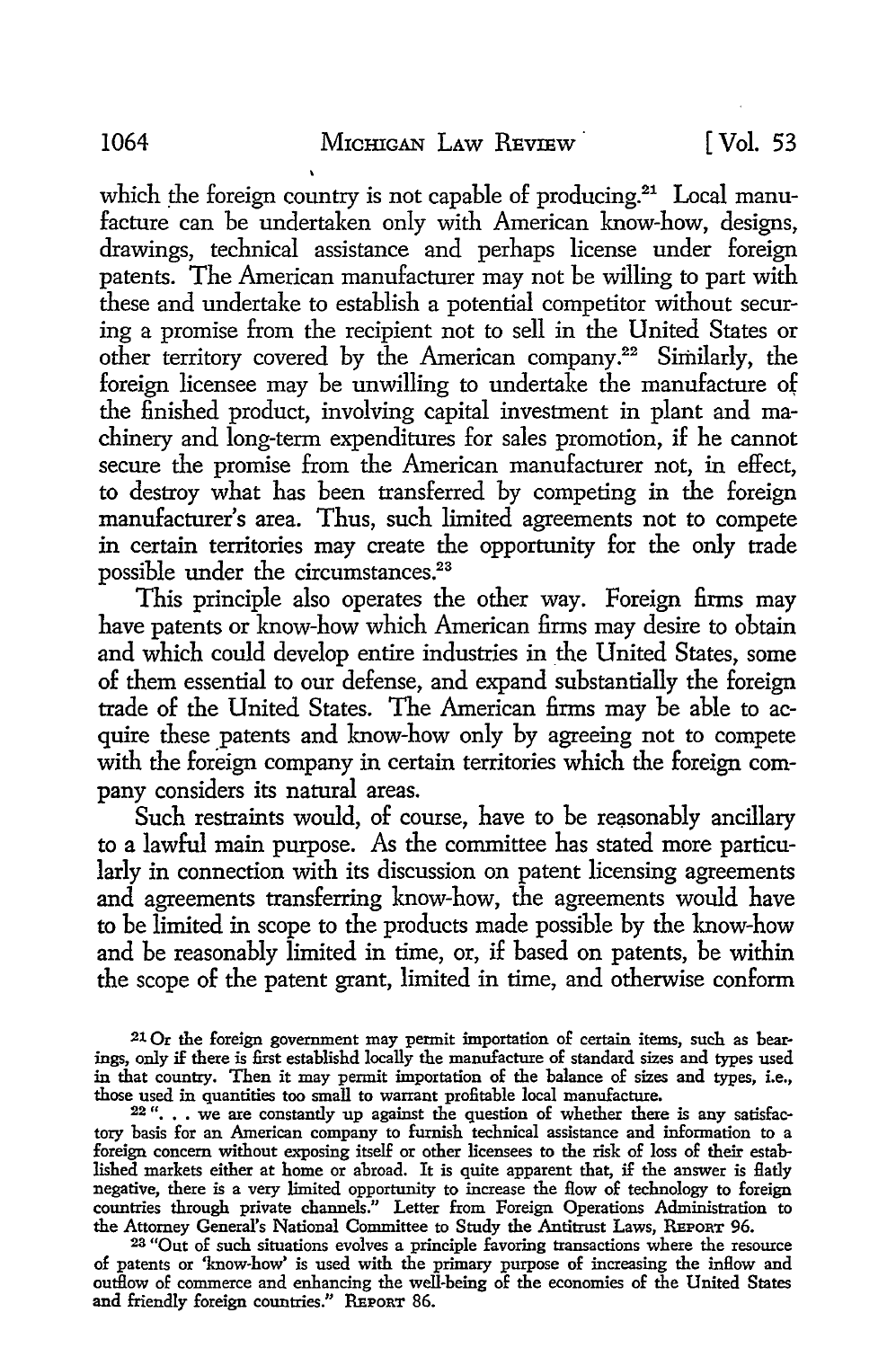### 1955] ANTITRUST LAws IN FoREIGN CoMMERCE 1065

to the rules applicable generally to lawful patent licensing under the Sherman Act.24

Such agreements could not be excuses for cartels or for general arrangements to divide markets or restrain international trade. Here, of course, lies the real problem for the businessman and his lawyer. What starts out as an ancillary restraint, lawful in purpose, almost inevitably becomes, with the passage of time and the effectuation of the agreements not to compete, a complex of activity very little different in its restrictive effect from a nonancillary agreement not to compete. The foreign licensee wants to continue to receive new developments and improvements. The American firm feels it should get the benefit of any improvements the foreign firm makes on the products or processes which it has transferred. The question of how new territorities shall be developed arises. In all of such transactions protection may be desired by both parties. How can the businessman be sure that, when scrutinized by the Department of Justice ten years later, his once valid agreement will not have become coated with all the indicia of what is considered to be a general agreement not to compete in each other's markets-a conclusively unreasonable type of restraint?<sup>25</sup>

The doctrine, therefore, permitting reasonable restraints in foreign trade is really not a doctrine which insulates international business from antitrust risks or which opens up foreign trade to business restraints. It is rather a doctrine in favor of a limited promotion of foreign trade under present world conditions and in the public interest.

The status of the law, as interpreted by the committee, thus will permit restrictions which will yield increases in our foreign trade, but because of the inevitable risks of undertaking such restrictions under the Sherman Act, it can be expected that businessmen will not enter into such restrictions except in situations where other business

<sup>24</sup>It should be pointed out that restraints ancillary to patent grants would generally be too limited in scope to meet the practical needs of the situation. The patent-antitrust cases hold any restraints which extend the monopoly beyond the grant to be either illegal per se or unenforceable. Hence, what might be reasonable in the broader sense in connection with transfers of know-how might be illegal if tested under the laws with respect to patents. In general, however, securing patent licenses is a minor part of any such arrangements with foreign concerns. The foreign firms desire patent immunity to the extent it is necessary, but the important thing is to secure the know-how and technical assistance without which, despite patent immunity, they would be incapable of producing the goods.

25 Compare the judicial reactions to the "ancillary restraint" defenses in United States v. Timken Roller Bearing Co., (D.C. Ohio 1949) 83 F. Supp 284, affd. 341 U.S. 593, 71 S.Ct. 971 (1951); United States v. National Lead Co., (D.C. N.Y. 1945) 63 F. Supp. 513, affd. 332 U.S. 319, 67 S.Ct. 1634 (1947); United States v. General Electric Co., (D.C. N.J. 1949) 82 F. Supp. 753.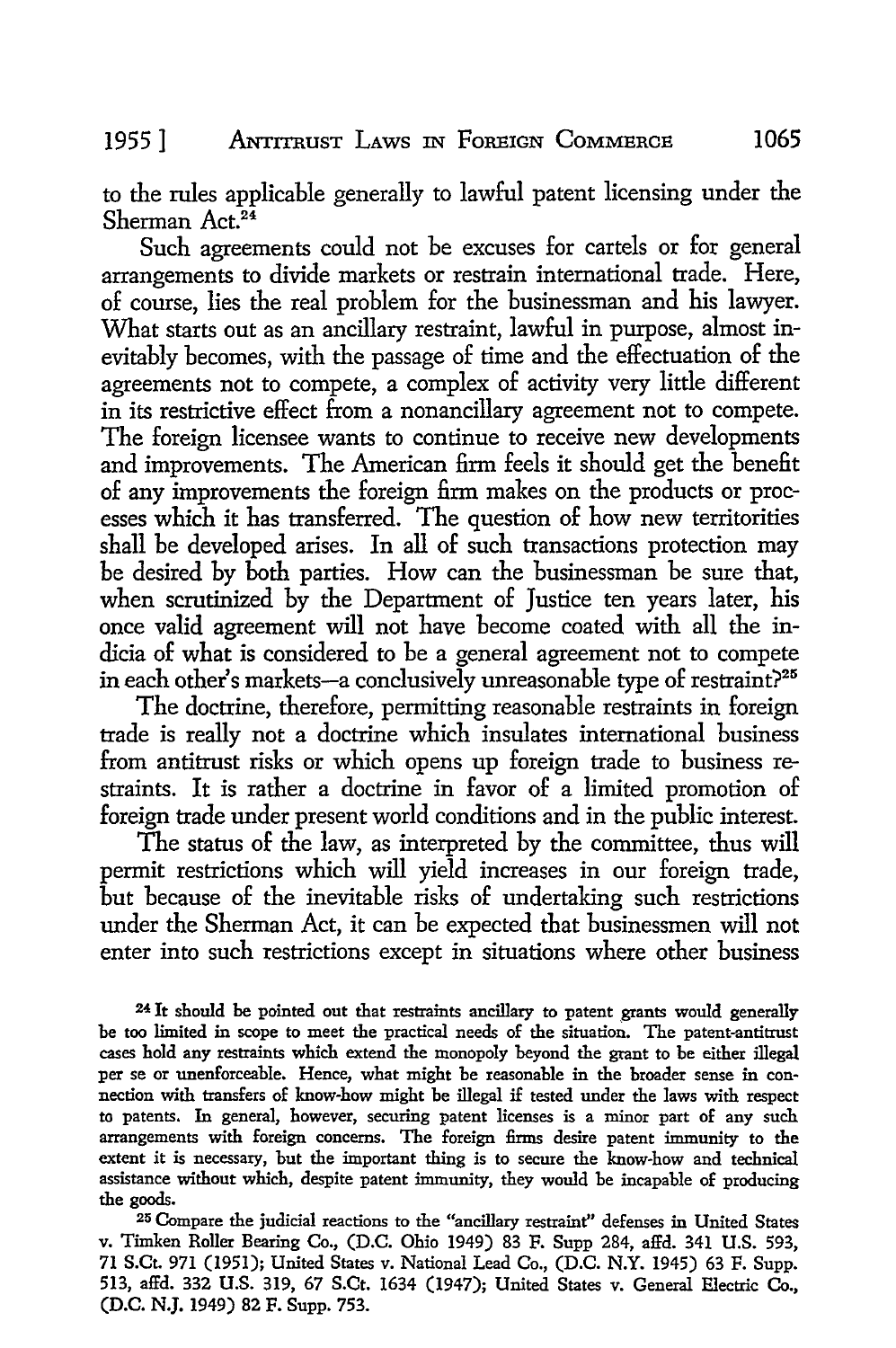alternatives are not available and where, in fact, the business cannot be done without some such restrictive arrangements.<sup>26</sup>

#### *Parent-Subsidiary*

With respect to agreements between parent and subsidiary to divide markets or establish prices, or otherwise eliminate competition between the parent and subsidiary, the *Report* applies the same doctrine for foreign commerce as for domestic. The cases are interpreted as holding that concerted action solely between the parent and subsidiary or subsidiaries, which restrains no trade of outsiders but solely that between the parent and its subsidiary, does not violate section  $1.^{27}$ The committee rejects any implication to the contrary which might be construed from some of Justice Jackson's dissenting language in the *Timken* case.<sup>28</sup>

The argument for this rule, especially as applied to foreign trade, is that in most cases business cannot be done abroad without separate incorporation and that it is unrealistic *to* require the parent and subsidiary *to* compete when, if the parent were operating through plants located abroad, the same restriction on trade would be lawful. The *Report* defines a subsidiary as one which is wholly-owned or where minority foreign stockholders are not competitors but merely investors.<sup>29</sup>

The committee appears *to* deal only with the problem of subsidiaries established abroad by American companies and not with those acquired. The *Report* does state that section 7 of the Clayton Act, as amended, would appear *to* cover mergers of American and foreign companies where there is the specified effect on commerce within the United States.30 Hence, the acquisition of a foreign subsidiary which had previously been engaged in exporting to the United States in competition with the parent, or where the parent had previously been engaged in exporting *to* the territory of the competitor, might provide the requisites for violation of section 7. The argument, of course, can be made that if a foreign company is a true subsidiary of an American

<sup>26</sup>In many fields of world trade today, restrictions may have no business validity. Agreements on territories cannot keep pace with changes in dollar availability, exchange and tariff restrictions, and the shifting currents of world trade. Nor do American firms in many low-cost, mass-production industries need protection in the American market against foreign competition. Compare the recommendation of the REPORT (p. 342) for antitrust as a justification for and objective of unilateral and negotiated tariff reductions.

27 REPORT 33-34.

2SREPORT 88-89. See Timken Roller Bearing Co. v. United States, 341 U.S. 593 at 606-607, 71 S.Ct. 971 (1951). The committee also rejects any implication in United States v. Minnesota Mining & Mfg. Co., (D.C. Mass. 1950) 92 F. Supp. 947, that mere investment abroad which results in a diminution of United States exports is an antitrust violation.

29 REPORT 30, n. 106. so REPORT 65, n. 1.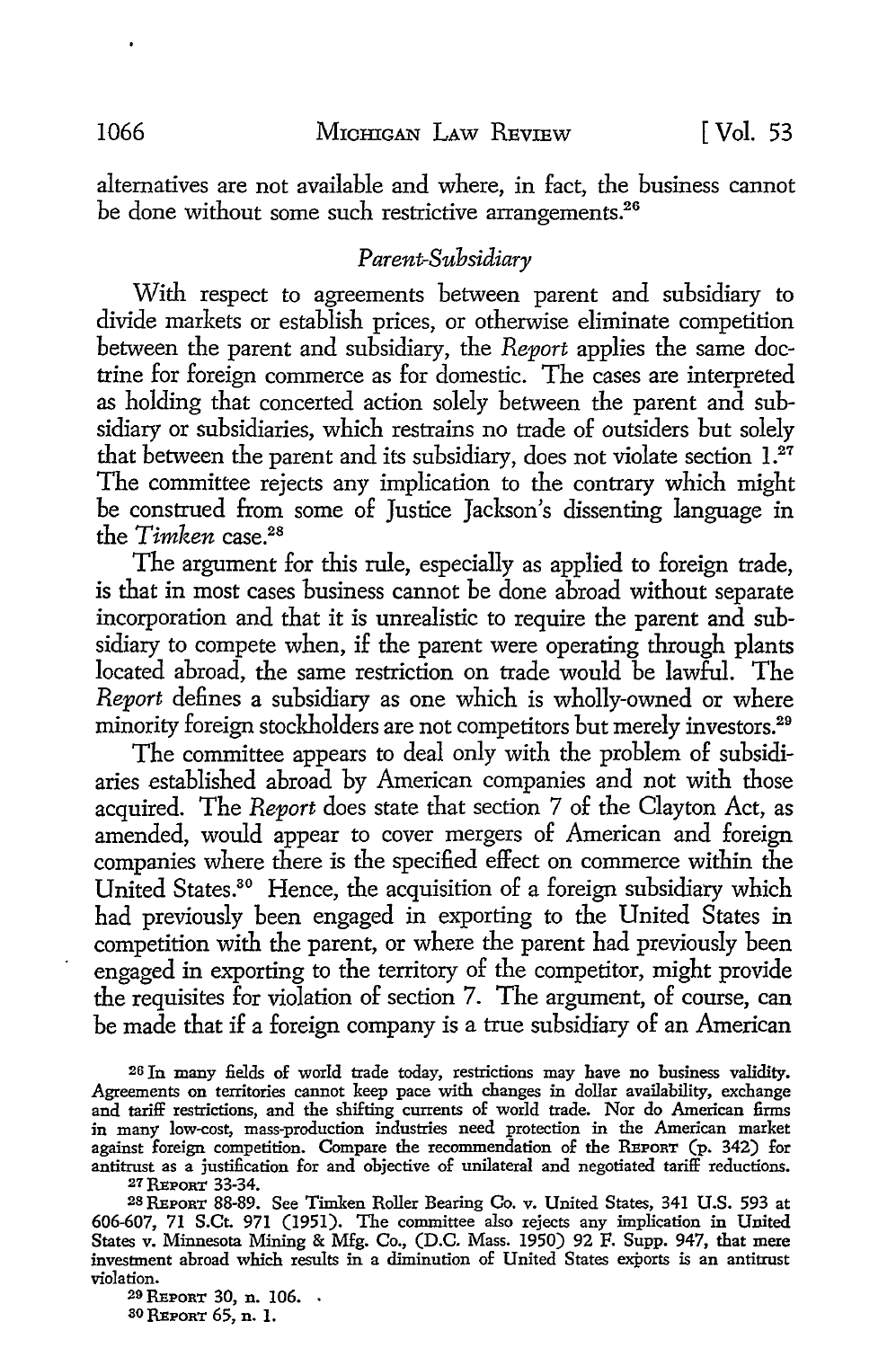corporation, there is no need for agreements in restraint of trade since the controlled operation of the subsidiary itself would provide against undesirable competition. 31

In elaborating on its viewpoint that competition between parent and subsidiary should not be required, the committee points out that the result of the *Timken* case has been in fact to require competition between a parent and subsidiary, while at the same time the Supreme Court decision approved eventual acquisition of control over a competitor found to be, for many years previously, engaged in illegal cartel agreements with the now American parent. The committee suggests that the proper remedy should have been the dissolution decreed by the lower court. 32

#### *Joint Activities Abroad*

The *Report* expresses the view that manufacturing or distribution activities carried on abroad jointly by American competitors<sup>33</sup> alone, or combined with foreign competitors, should not be illegal per se since they may encourage trade by affording-means for sharing risks of sometimes hazardous foreign operations. Such joint activities should be deemed legal if, first, they involve no restrictions on American imports or exports, and second, do not unreasonably restrain competition in the American domestic market. 34

To meet these qualifications will prove a very difficult task for any joint manufacturing operation despite a desirable and legitimate purpose. The activities of any joint manufacturing operation among competitors will produce effects and results which will be difficult to distinguish from traditional objectionable cartel consequences. For example, the amount of goods that the new joint subsidiary will produce in foreign markets and the consequent extent to which export from the United States by the American partners will be curtailed will ordinarily be decided by agreement among the partners since they would hardly be likely to invest capital abroad and continue to export competitively to that area in derogation of their investment. Also, to the extent certain goods are exported from the United States rather than manufactured abroad by the joint subsidiary (or exported by a

34 REPORT 90.

<sup>31</sup> Perhaps this would not be true where a strong minority interest existed since, without agreements which could be turned to as evidence of the relationship, the parent might be accused of operating the subsidiary solely for the benefit of the parent and to the detriment of the interest of minority stockholders.

<sup>32</sup> REPORT 36; United States v. Timken Roller Bearing Co., (D.C. Ohio 1949) 83

<sup>&</sup>lt;sup>33</sup> Joint manufacturing activities by noncompetitors would ordinarily create no antitrust problems.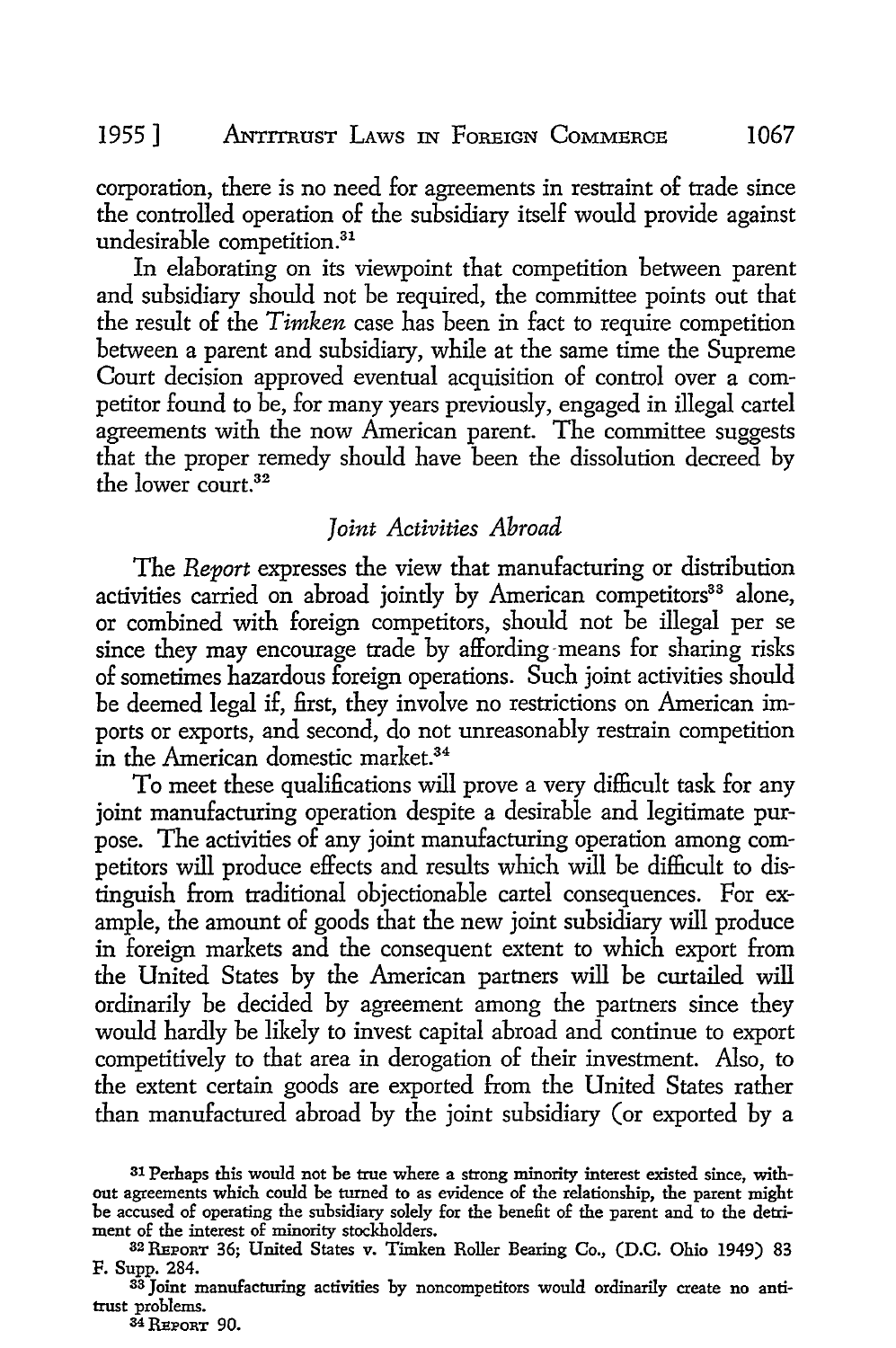foreign partner), agreement between the parent companies will probably be required to determine how much each member will export and the selling prices, particularly if the joint subsidiary, as is usually the case, will handle the distribution of exported materials. Furthermore, since the purpose of such a joint manufacturing subsidiary is to get business abroad which would otherwise not be obtainable, and since it will inevitably be operating in competition with exports from nonmember firms, it will be very difficult for such operations to be conducted without creating the appearance that they constitute an enterprise to eliminate and restrict competition.<sup>35</sup>

It would seem that any jointly-owned manufacturing or distributing organization inherently involves some division of markets and price-fixing, and a division of markets and price-fixing among competitors is per se illegal. The committee really sidesteps this important issue. Yet such joint ventures are the basis for many foreign operations of American businesses.36

#### *Coordinating Cold War Activities*

Since strict antitrust enforcement may, at times, have damaging effects on the cold war activities of our government and on other aspects of its foreign policy, the committee recommends the extension of the Defense Production Act,<sup>37</sup> at least with respect to programs for preserving the supply of critical and strategic materials from abroad.<sup>38</sup> This act permits the President to request competitors to enter into voluntary agreements upon a finding that the action is vital to the national defense. The agreements are subject to the approval of the attorney general and may involve activities which would otherwise be illegal under the Sherman Act.39

The committee also recommends that the immunity under this act cover conduct for a designated period of time beyond the act's expiration where the needs of national defense require it and where no alternative method less restrictive on competition appears possible. Such agreements could be terminated by the President if no longer in the national interest.40

38 REPORT 109.

39 REPORT 108.

40 REPORT 109.

<sup>35</sup> Cf. Associated Press v. United States, 326 U.S. 1 at 15, 65 S.Ct. 1416 (1945).

<sup>36</sup> Note the committee's lame treatment of United States v. Minnesota Mining & Mfg. Co., (D.C. Mass. 1950) 92 F. Supp. 947 at 962, 963 on this issue. REPORT 91.

<sup>37</sup> 64 Stat. L. 798 (1950), 50 U.S.C. App. (1952) §2061 et seq., as amended, 67 Stat. L. 129 (1953), 50 U.S.C.A. App. (Cum. Supp. 1954) §2062 et seq.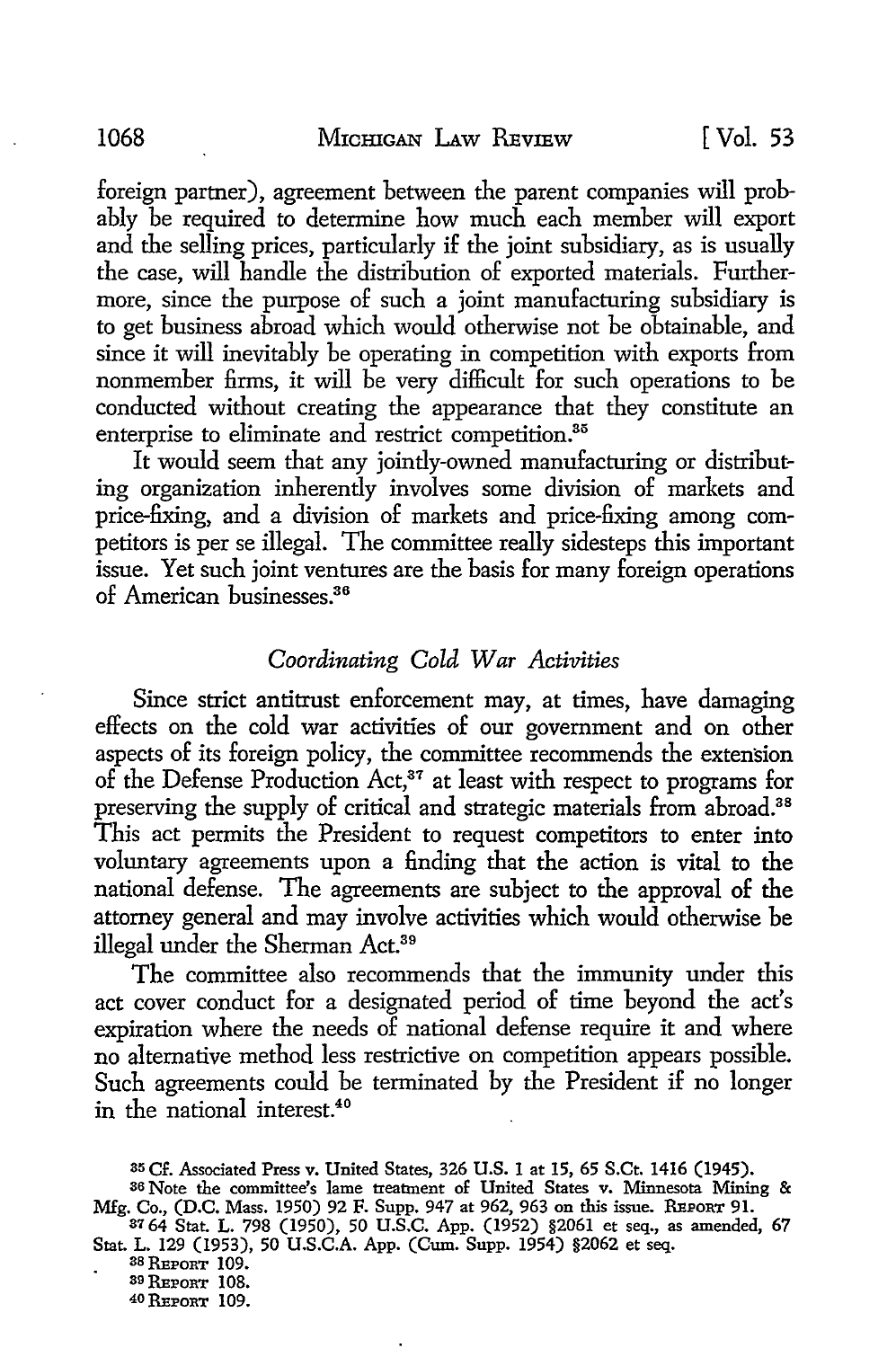### 1955 ] ANTITRUST LAWS IN FOREIGN COMMERCE 1069

The *Report* also recommends advance discussion on projected antitrust proceedings by the Department of Justice with other affected government agencies where the proceedings may involve national defense or other government foreign programs. This is stated to be a continuation of existing procedures followed in certain cases where the Justice Department has consulted with the State and Defense Departments as well as the National Security Council.<sup>41</sup> In addition to avoiding antitrust litigation in conflict with foreign policy, such procedures might enable the Justice Department to obtain additional facts regarding the substance of the charges. It might provide desirable information as to the form of the suit, the relief, and the timing of proceedings.

One member comments that antitrust litigation, so modified or discontinued by means of executive consultation, would not result in protection against private damage suit for such conduct, thus nullifying the effect of such executive action on foreign policy and penalizing conduct encouraged by the government.<sup>42</sup> Only legislation could provide immunity against such private suits. Such deprivation of compensation for loss to private parties caused by otherwise illegal acts, it may be argued, requires executive proceedings which would guarantee that exemptions of restrictive conduct would be limited to what was strictly necessary in the national interest, would not be granted if alternative less restrictive means would achieve the results, would be limited in time, and would be subject to periodic review.

Another member of the committee, while approving Executive action in this area, expresses the view that Congress should define the exemption power and place as much as possible of the fact-finding and decision-rendering in "normal deliberative tribunals" as a safeguard against what he believes to be a tendency of the executive in the past unnecessarily to waive antitrust in favor of other considerations of national interest.<sup>43</sup>

## *UN Proposal*<sup>44</sup>

The committee does not pass on the UN proposal for regulating international restrictive business practices. It maintains that the prob-

<sup>&</sup>lt;sup>41</sup> REPORT 97-98.<br><sup>42</sup> REPORT 98.<br><sup>43</sup> REPORT 293.

<sup>&</sup>lt;sup>43</sup> Reporr 293.<br><sup>44</sup> See generally Carlston, "Antitrust Policy Abroad," 49 N.W. Univ. L. Rev. 713 at 723 (1955); Domke, "The United Nations Draft Convention on Restrictive Business Practices," 4 lNTr.. & CoMP. L. Q. 129 (1955); Edwards, "Regulation of Monopolistic Cartelization," 14 Оню Sт. L. J. 252 (1953); Edwards, "Inadequacy of National Regulation of Cartels and Proposed Control by United Nations," 14 GEO. WASH. L. REV. 626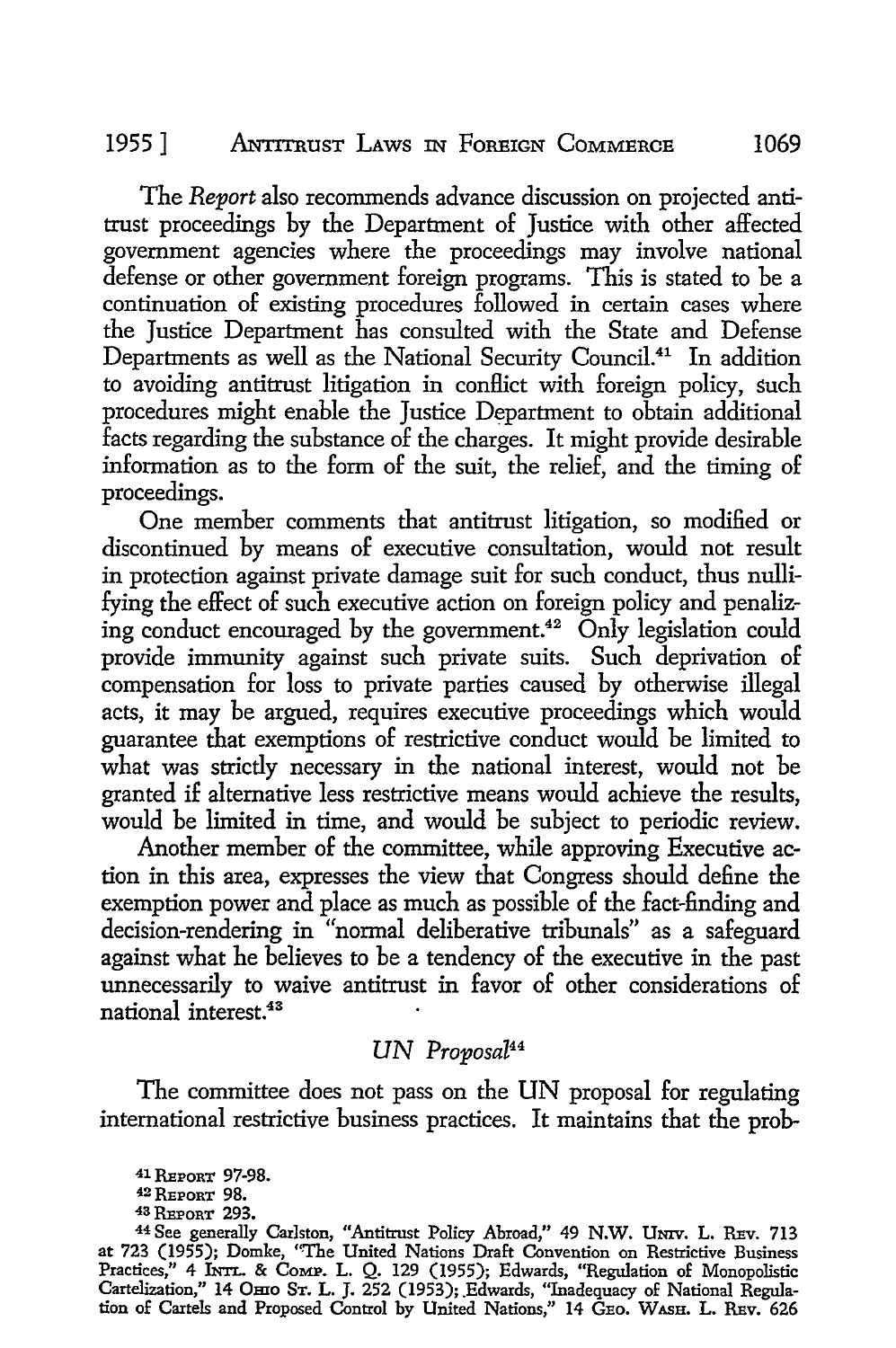lem is primarily one of international relations rather than of antitrust policy.<sup>45</sup> Nevertheless, the *Report* does contain two discussions of the proposal, one, a dissent from the committee's decision not to comment, which supports the UN's draft articles of agreement,<sup>46</sup> and a rejoinder opposing the UN proposal.47 It would have been the better course, perhaps, for the majority to have examined the proposal or at least to have set forth its analysis of the problem, showing its relation to international relations rather than antitrust.

The UN proposal cannot be viewed simply as a program for international, as distinguished from national, enforcement of antitrust policy. International law is founded upon mutual objectives and policies in fields which extend outside the effective jurisdiction of any single country, e.g., maritime rules, regulation of narcotics and whiteslave traffic, etc. In the field of antitrust, however, there are few countries other than the United States which have any effective antitrust policies or enforcement programs. Moreover, there are nations in the UN whose policies are opposed to antitrust. Some countries, less devoted to private enterprise as an economic institution, may view antitrust as a means by which private enterprise can be discredited in the eyes of the public so as to facilitate nationalization. Such countries are unlikely to be interested in using antitrust to increase competition among private firms. The communist countries not only are disinterested in antitrust but are instead dedicated to destroying free enterprise throughout the world. They can be expected to exploit any UN program for political purposes against free enterprise and the capitalistic free world. It would seem, therefore, that these are problems as much for diplomats and our State Department experts as for antitrust lawyers and professors.<sup>48</sup> Our idealism and enthusiasm for the achievements of antitrust in this country should not lead us into a program which could set back rather than further the cause of antitrust in the rest of the world.

(1946); Kopper, "The International Regulation of Cartels-Current Proposals," 40 **VA.**  L. REv. 1005 (1954); Lockwood and Schmeisser, ''Restrictive Business Practices in Inter-<br>national Trade,'' 11 LAw & Contrem. Prob. 663 (1946); Lubin, ''U. S. Proposes U.N. Action on Cartels," 25 Dept. of State Bul. 590 (1951); Timberg, ''Restrictive Business Practices," 2 AM. J. CoMP. L. 445 (1953); REsTRICTIVE BusINEss PRACTICES, UNESCO Official Records, 16th Sess., Supp. 11, IIA and IIB (1953).

45 In connection with the committee's views as to its qualifications for appraising the UN proposal, it should be noted that the government liaison groups attached to the committee did not include personnel from the Department of State. REPORT viii.

46 REPORT 98-105. 47 REPORT 105-108.

<sup>48</sup>The Attorney General's National Committee itself may be regarded as a good precedent for appointment by the President of a committee of qualified experts to evaluate and make recommendations regarding the UN proposal.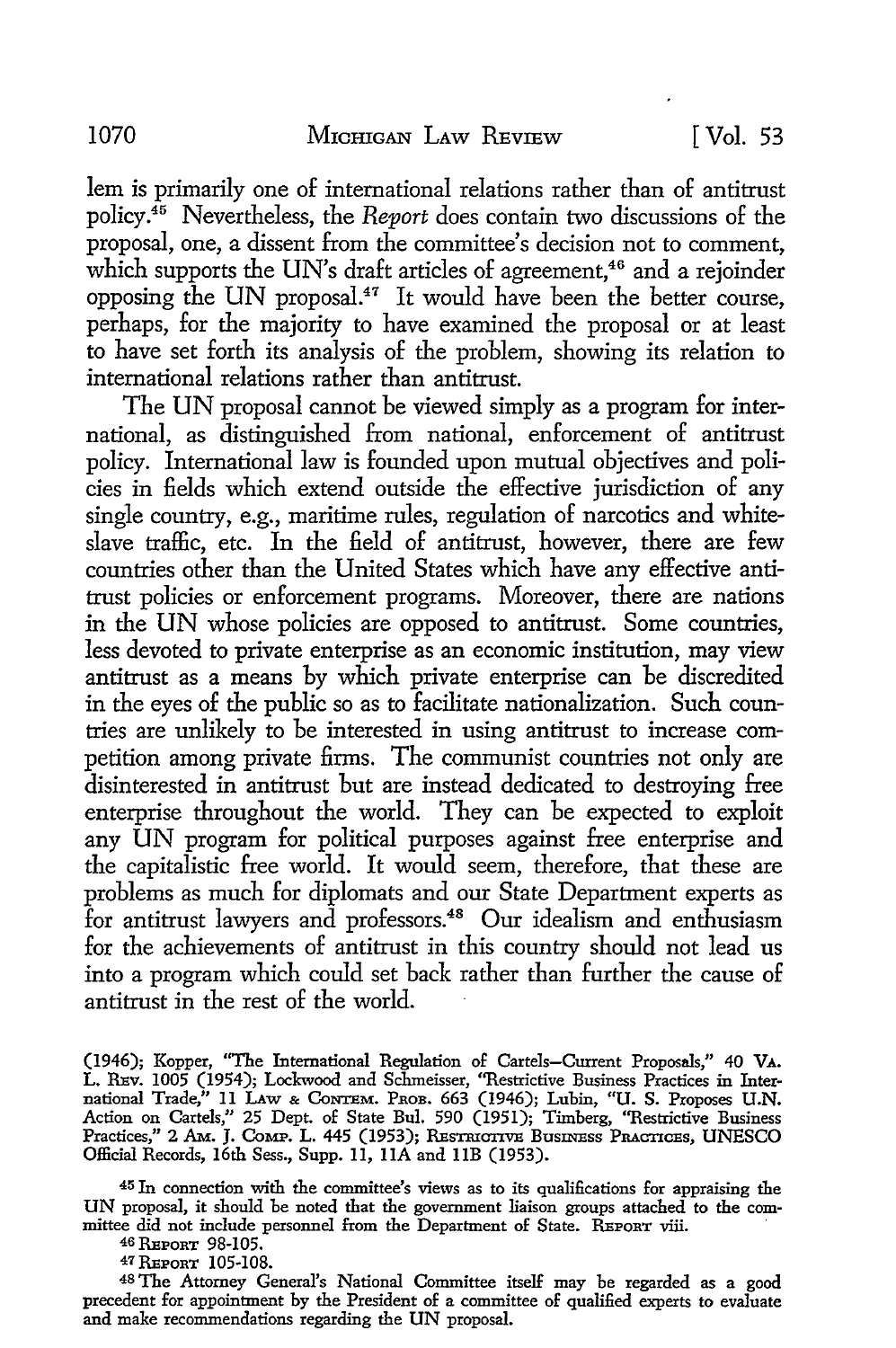#### 1955 1 ANTITRUST LAWS IN FOREIGN COMMERCE 1071

It would be unfortunate, nonetheless, if the United States should turn its back upon efforts to promote antitrust in the free world.<sup>49</sup> It is in our trading and political interest abroad to encourage the growth of antitrust philosophy as the key to a successful and expansionist pri· vate enterprise economy. For restrictive and nonexpansionist private enterprise is not likely to succeed in preserving the world's people from communism. The wide difference between public attitudes toward business in the United States and in Europe stems from the expansionist philosophy of American business, nurtured by antitrust, with its resultant prosperous economy and high standard of living, as compared with the nonexpansionist, market-dividing, restrictive theories of European business.

Perhaps a better international cartel program, designed to promote antitrust objectives as well as *to* eliminate friction regarding extra· territorial application, would be step-by-step bilateral agreements with those nations, such as Canada, which have laws and policies similar to ours. Such agreements could establish procedures for dealing with restrictive practices that have an impact in both countries and can be dealt with satisfactorily by neither alone and could provide experience for further progress in this field.

#### *Conclusion*

Considering the different shades of opinion represented on the committee, the Foreign Trade Section of the *Report* is remarkable for the degree of unanimity attained. The conclusions and recommendations agreed upon constitute a consensus which cannot be cast aside or ignored. In an area vexed by confusion and extreme positions, the *Report* provides a foundation for the clarification and solution of antitrust problems in the foreign trade field.<sup>50</sup>

The *Report* reminds us that, in a world of economic restriction and political tyranny, the United States remains the example *par exellence* throughout world history of a free enterprise system. We do not need *to* despoil the Sherman Act nor need we fear that business will be, in turn, despoiled by the act. Modifications of the statutory

<sup>49</sup> It should be noted that our antitrust enforcement against cartels has in itself destroyed many international cartels through the elimination of the participation of American firms, in many cases the leading members of their respective industries. It is doubtful that major international cartels can effectively control world markets in the face of competition and noncooperation from American industry. BERGE, CARTELS: CHALLENGE To A FREE WoRLD 18 (1944).

<sup>50</sup> Criticism will undoubtedly be made that the *Report* does not provide "do and don't" solutions to each specific problem. This quest for certainty, desirable as it may be, is unfortunately not the destiny of man under the antitrust laws or any other laws. See Levi, "An Introduction to Legal Reasoning," 15 UNIV. CHI. L. REV. 501 (1948).